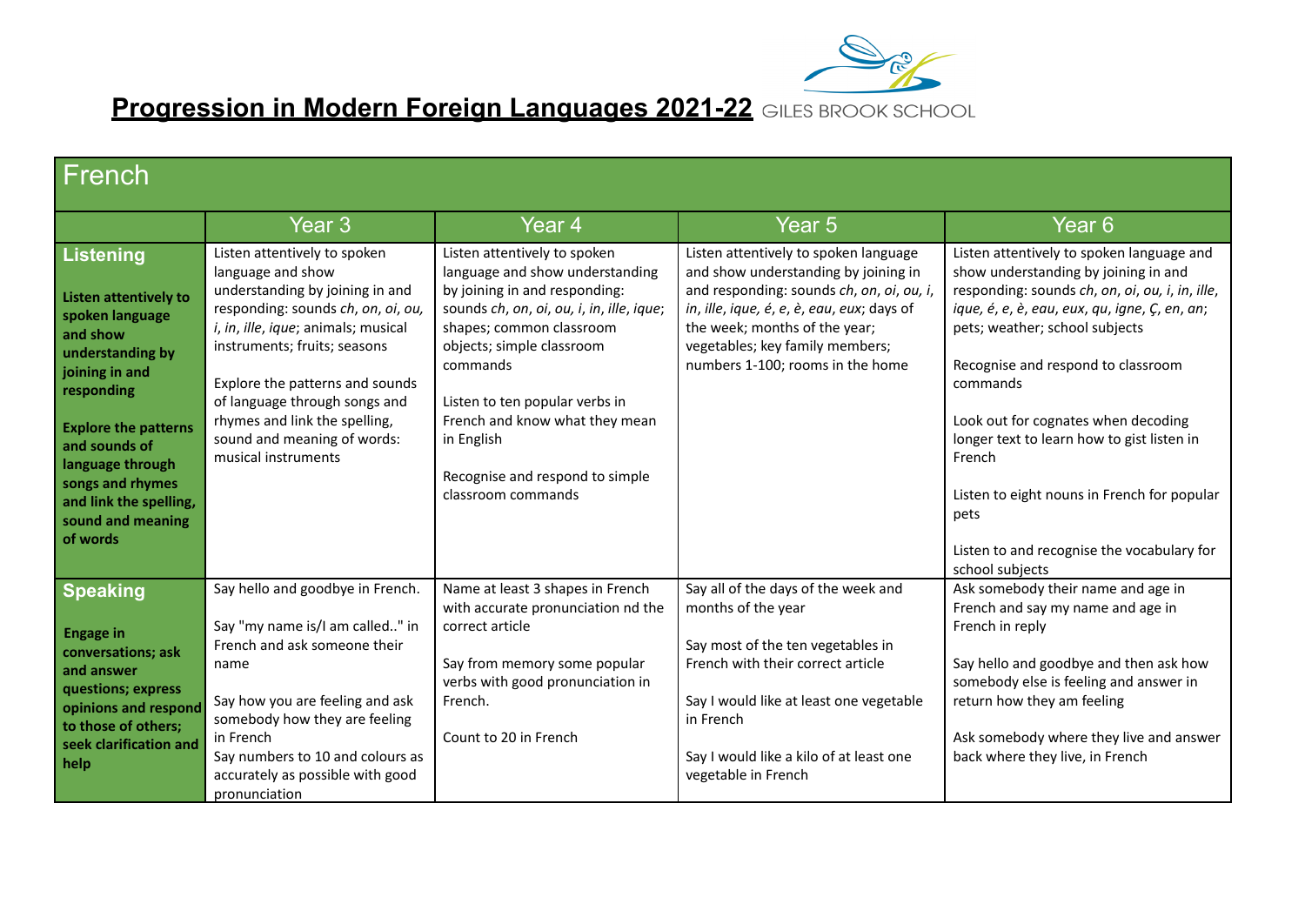| Speak in sentences,      |                                       | Ask somebody their name and age       | Perform a very simple French role play   | Say if I am French or English, starting to   |
|--------------------------|---------------------------------------|---------------------------------------|------------------------------------------|----------------------------------------------|
| using familiar           | Say up to 10 animals in French        | in French and say my name and age     | about buying vegetables at a market      | understand what gender and agreement         |
| vocabulary, phrases      | with the correct word for "a"         | in French in reply                    | stall                                    | mean in French                               |
| and basic language       |                                       |                                       |                                          |                                              |
| <b>structures</b>        | Put together a short sentence         | Say hello and goodbye and then ask    | Say the nouns for key family members     | Say from memory, with the correct gender     |
|                          | using a verb and a noun in French     | how somebody else is feeling and      | in French                                | and accurate pronunciation, the eight        |
| <b>Develop accurate</b>  | - "I am" and some/all 10 animals      | answer in return how they am          |                                          | nouns in French for popular pets             |
| pronunciation and        | in French)                            | feeling                               | Tell somebody in French my family        |                                              |
| intonation so that       | - "I play" plus an instrument         |                                       | members, their names and ages (real,     | Say from memory what pet I have and          |
| others understand        |                                       | Ask somebody where they live and      | fictitious, historical or television     | their and what pet I do not have in French   |
| when they are            | Say up to 10 instruments in           | answer back where they live, in       | families are allowed)                    | and ask what pet somebody else has           |
| reading aloud or         | French, with the correct word for     | French                                |                                          |                                              |
| using familiar words     | "the" with good pronunciation         |                                       | Say numbers 1-100                        | Say a short presentation including some or   |
| and phrases              |                                       | Say if I am French or English,        |                                          | all of the following: my name; my age;       |
|                          | Say at least 5 fruits (including the  | starting to understand what gender    | Say the words for an apartment and a     | what pet I have; what pet I don't have; my   |
| <b>Present ideas and</b> | correct article) in French with       | and agreement mean in French          | house (correctly using 'un' and 'une')   | pet's name; a connective "et" (and) or       |
| information orally to    | accurate pronunciation                |                                       |                                          | "mais" (but)                                 |
| a range of audiences     |                                       | Say from memory common                | Say what rooms are at home using the     |                                              |
|                          | Say I like/I do not like at least one | classroom objects, learning to        | phrase "Chez moi il y a" and what        | Say the vocabulary accurately for weather    |
|                          | fruit in French                       | always use the correct article (word  | rooms are not at home starting with      | in French                                    |
|                          |                                       | for the/a)                            | the phrase "Chez moi il n'y a pas de"    |                                              |
|                          | Ask somebody what fruit they          |                                       |                                          | Ask and answer the question "What is the     |
|                          | like in French using the question     | How to say with high accuracy what    | Ask somebody to describe their home      | weather like today?" in French               |
|                          | "Est-ce que tu aimes?"                | I have and do not have in my pencil   | to me using the phrase "Décris-moi       |                                              |
|                          |                                       | case, learning to use the negative in | chez toi."                               | Describe the weather in different regions    |
|                          | Say at least one of the four          | French                                |                                          | of French using a weather map with           |
|                          | seasons in French (with the           |                                       | Say the vocabulary (nouns with the       | symbols in spoken form                       |
|                          | correct article) and with accurate    | How to ask somebody else what         | correct gender and article) for a range  |                                              |
|                          | pronunciation                         | they have and do not have in their    | of clothes in French accurately and with | Repeat the vocabulary for school subjects    |
|                          |                                       | pencil case                           | good pronunciation                       |                                              |
|                          | Repeat a short phrase from            |                                       |                                          | Say with good pronunciation the              |
|                          | memory connected to a season in       | Order from a selection of foods and   | Use the verb PORTER (conjugated) in      | vocabulary for school subjects, with the     |
|                          | French                                | drinks from a French menu             | French to help describe what people      | correct word for "the" (definite article)    |
|                          |                                       | including a French breakfast and      | are wearing                              |                                              |
|                          | Say which is my favourite season      | typical French snacks and ask for     |                                          | Say what subjects I like and dislike at      |
|                          | in French                             | the bill                              | Say what clothes are worn in different   | school (learning to use positive and         |
|                          |                                       |                                       | situations and different weather         | negative opinions)                           |
|                          | Say why is it my favourite season     | Remember how to say hello,            |                                          |                                              |
|                          | using the conjunction 'car'           | goodbye, please and thank you in      | Describe what they are wearing in        | Start to tell the time in French by the hour |
|                          | (because)                             | French.                               | terms of colour using accurate           | and ask the time in French and say on        |
|                          |                                       |                                       | adjectival agreement and start to        |                                              |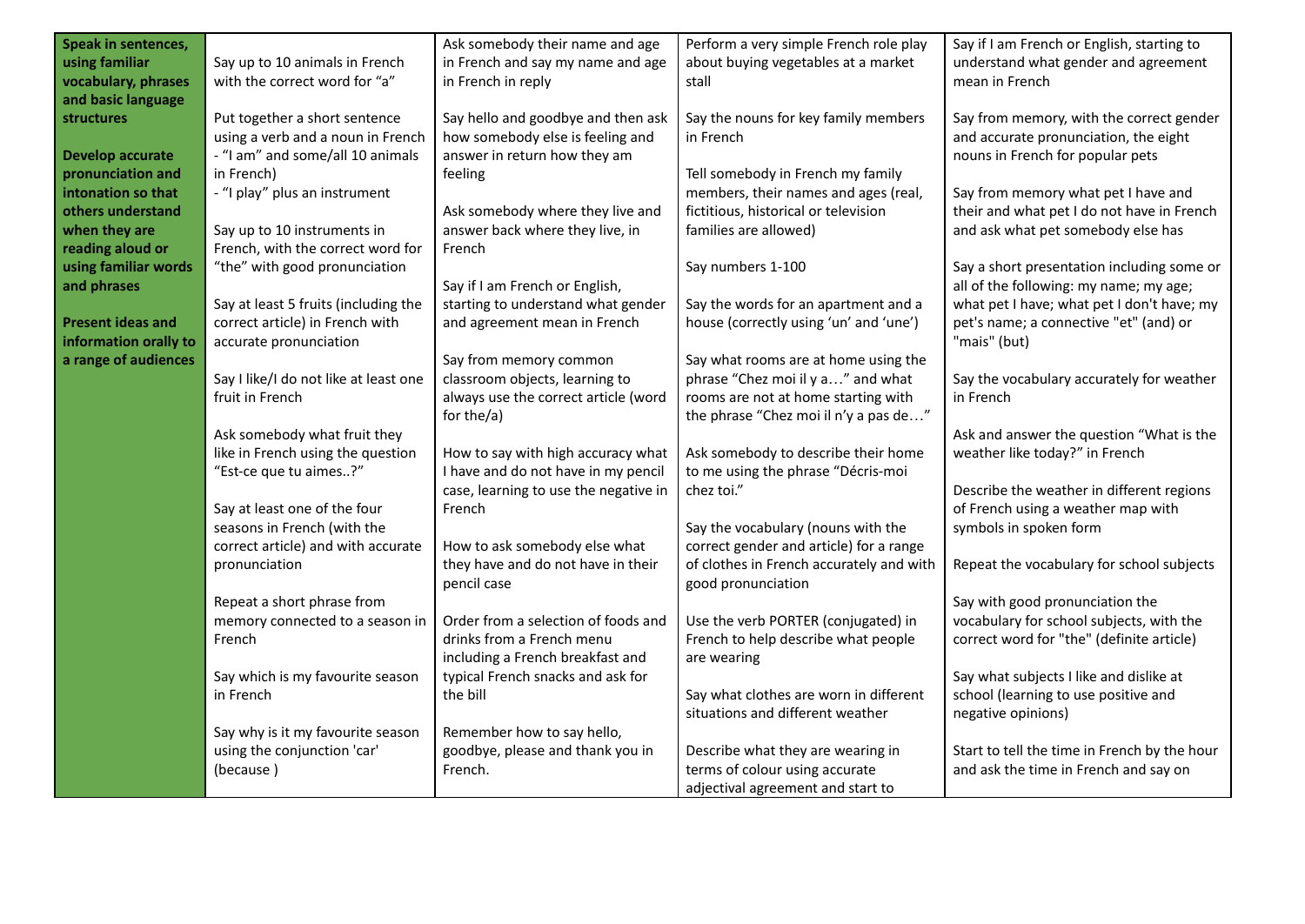| Read numbers to 10 and colours<br>Read out loud, ten popular verbs<br>Recognise most of the ten vegetables in<br><b>Reading</b><br>their plural form<br>as accurately as possible with<br>with good pronunciation in French<br>how to gist read in French<br>good pronunciation<br><b>Read carefully and</b><br>Match up to five verbs/activities to<br>Recognise the nouns for key family<br>show understanding<br>their picture easily, and attempt<br>members in French<br>Read up to 10 animals in French<br>Read and recognise the eight nouns in<br>of words, phrases<br>with the correct word for "a"<br>more with time to remind<br>French for popular pets<br>and simple writing<br>themselves of the language first<br>Read numbers 1-100<br>Read up to 10 instruments in<br>Read and recognise the vocabulary for<br>Appreciate songs,<br>French, with the correct word for<br>weather in French<br>Read the vocabulary (nouns with the<br>stories, poems and<br>"the"<br>correct gender and article) for a range<br>rhymes in the<br>of clothes in French accurately and with<br>language<br>good pronunciation<br><b>Broaden their</b><br>vocabulary and<br>develop their ability<br>to understand new<br>words that are<br>introduced into<br>familiar written<br>material, including<br>through using a<br>dictionary<br>Write numbers to 10 and colours<br>Spell at least 3 shapes in French<br>Spell the days of the week and months<br><b>Writing</b><br>as accurately as possible<br>with accurate spelling<br>of the year accurately<br>Write from memory, with the correct<br><b>Write phrases from</b><br>Write up to 10 animals in French<br>Write some popular verbs from<br>Attempt to possibly spell five<br>memory and adapt<br>as accurately as possible, with<br>memory with accurate spelling in<br>vegetables unaided from memory with<br>nouns in French for popular pets<br>these to create<br>the correct word for "a"<br>good accuracy<br>French<br>new sentences, to<br>express ideas<br>Write up to 10 instruments in<br>Write from memory common<br>Write the nouns for key family<br>clearly<br>French with the correct word for<br>classroom objects, learning to<br>members in French<br>French<br>"the"<br>always use the correct article (word<br>Describe people,<br>for the/a)<br>Write numbers 1-100 |                    |  | describe what other people are<br>wearing | what day and at what time certain<br>subjects are studied in school                                                                                                                                                                                                  |
|----------------------------------------------------------------------------------------------------------------------------------------------------------------------------------------------------------------------------------------------------------------------------------------------------------------------------------------------------------------------------------------------------------------------------------------------------------------------------------------------------------------------------------------------------------------------------------------------------------------------------------------------------------------------------------------------------------------------------------------------------------------------------------------------------------------------------------------------------------------------------------------------------------------------------------------------------------------------------------------------------------------------------------------------------------------------------------------------------------------------------------------------------------------------------------------------------------------------------------------------------------------------------------------------------------------------------------------------------------------------------------------------------------------------------------------------------------------------------------------------------------------------------------------------------------------------------------------------------------------------------------------------------------------------------------------------------------------------------------------------------------------------------------------------------------------------------------------------------------------------------------------------------------------------------------------------------------------------------------------------------------------------------------------------------------------------------------------------------------------------------------------------------------------------------------------------------------------------------------------------------------------------------------------------------------------------------------------------------|--------------------|--|-------------------------------------------|----------------------------------------------------------------------------------------------------------------------------------------------------------------------------------------------------------------------------------------------------------------------|
|                                                                                                                                                                                                                                                                                                                                                                                                                                                                                                                                                                                                                                                                                                                                                                                                                                                                                                                                                                                                                                                                                                                                                                                                                                                                                                                                                                                                                                                                                                                                                                                                                                                                                                                                                                                                                                                                                                                                                                                                                                                                                                                                                                                                                                                                                                                                                    |                    |  |                                           |                                                                                                                                                                                                                                                                      |
|                                                                                                                                                                                                                                                                                                                                                                                                                                                                                                                                                                                                                                                                                                                                                                                                                                                                                                                                                                                                                                                                                                                                                                                                                                                                                                                                                                                                                                                                                                                                                                                                                                                                                                                                                                                                                                                                                                                                                                                                                                                                                                                                                                                                                                                                                                                                                    |                    |  |                                           | Look out for cognates and highlight key<br>words when decoding longer text to learn                                                                                                                                                                                  |
|                                                                                                                                                                                                                                                                                                                                                                                                                                                                                                                                                                                                                                                                                                                                                                                                                                                                                                                                                                                                                                                                                                                                                                                                                                                                                                                                                                                                                                                                                                                                                                                                                                                                                                                                                                                                                                                                                                                                                                                                                                                                                                                                                                                                                                                                                                                                                    |                    |  |                                           |                                                                                                                                                                                                                                                                      |
| Write "I play" PLUS an instrument<br>actions orally and<br>for some instruments<br>How to write with high accuracy<br>Spell the words for an apartment and a<br>in writing<br>what I have and do not have in my<br>house (correctly using 'un' and 'une')<br>pet's name; a connective "et" (and) or<br>"mais" (but)                                                                                                                                                                                                                                                                                                                                                                                                                                                                                                                                                                                                                                                                                                                                                                                                                                                                                                                                                                                                                                                                                                                                                                                                                                                                                                                                                                                                                                                                                                                                                                                                                                                                                                                                                                                                                                                                                                                                                                                                                                | places, things and |  |                                           | gender and accurate spelling, the eight<br>Write from memory what pet I have and<br>their name and what pet I do not have in<br>Write a short presentation including some<br>or all of the following: my name; my age;<br>what pet I have; what pet I don't have; my |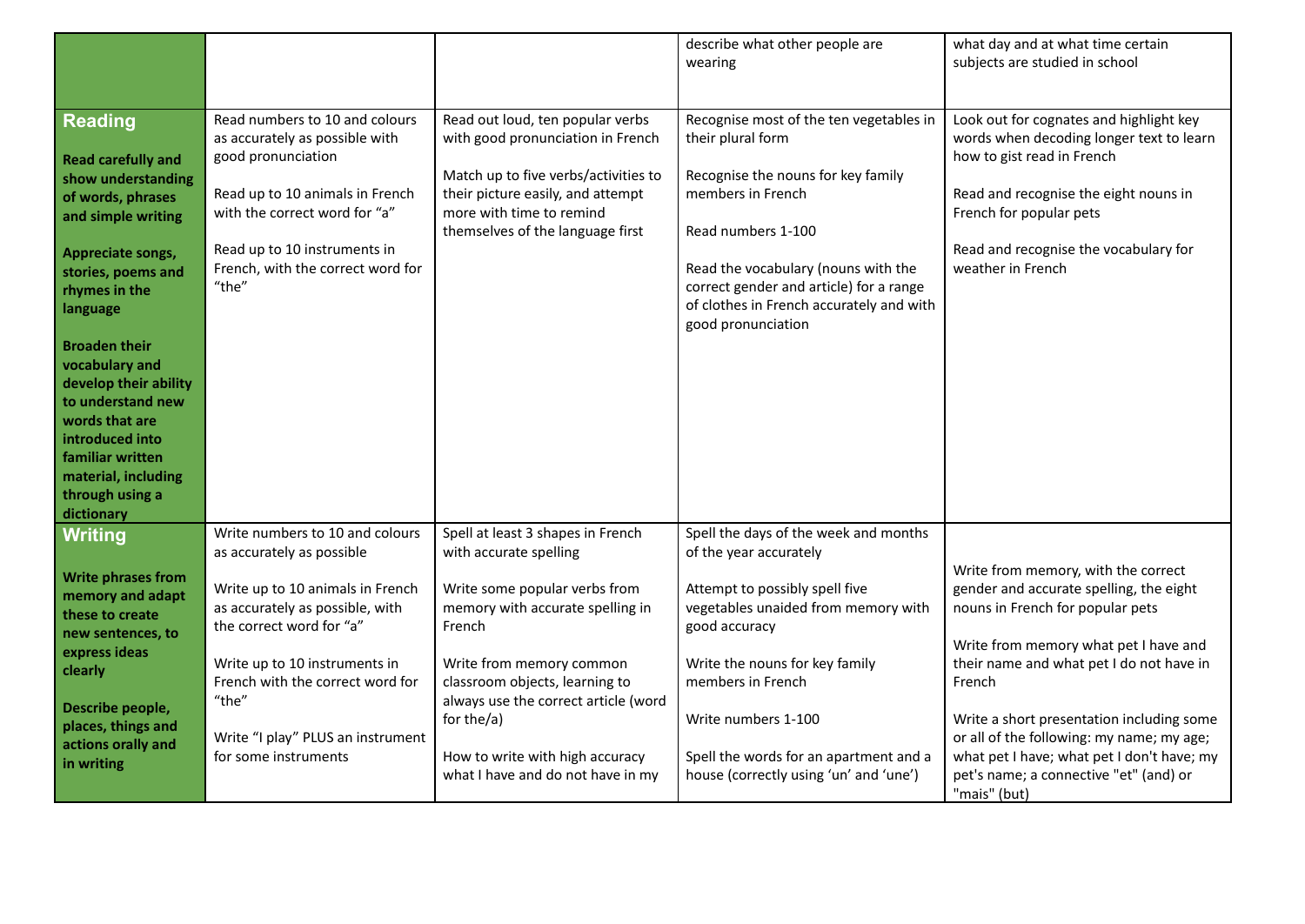|                         | Attempt to spell five of these    | pencil case, learning to use the   | Attempt to create a longer spoken or      |                                             |
|-------------------------|-----------------------------------|------------------------------------|-------------------------------------------|---------------------------------------------|
|                         | words unaided from memory         | negative in French.                | written passage in French recycling       | Write the vocabulary accurately for         |
|                         | with good accuracy                |                                    | previously learnt language                | weather in French                           |
|                         |                                   |                                    | (incorporating personal details such as   |                                             |
|                         |                                   |                                    | their name and age)                       | Describe the weather in different regions   |
|                         |                                   |                                    |                                           | of French using a weather map with          |
|                         |                                   |                                    | Write the vocabulary (nouns with the      | symbols in written form                     |
|                         |                                   |                                    | correct gender and article) for a range   |                                             |
|                         |                                   |                                    | of clothes in French accurately and with  | Write accurately the vocabulary for school  |
|                         |                                   |                                    | good pronunciation                        | subjects, with the correct word for "the"   |
|                         |                                   |                                    |                                           | (definite article).                         |
| Grammar                 | Understand that all nouns in      | First person singular of high      | Use correct gender and articles           |                                             |
|                         | French are either "masculine" or  | frequency verbs: use "je peux"     |                                           |                                             |
|                         | "feminine"                        | followed by some of the 10 popular | Use, say and write accurately the words   | Start to use the connectives "et" (and) and |
| <b>Understand basic</b> |                                   | verbs in French in both spoken and | for "my" (possessive adjective) in        | "mais" (but) in French                      |
| grammar                 | Read, write and say the French    | written work                       | French                                    |                                             |
| appropriate to the      | masculine words for "a" and       |                                    |                                           | Use the negative to say what pet they do    |
| language being          | "the".                            | Start to understand what gender    | Use first person singular for high        | not have and what subjects they do not      |
| studied:                |                                   | and agreement mean in French       | frequency verbs                           | like                                        |
| feminine/masculin       | Read, write and say the French    |                                    |                                           |                                             |
| e forms and the         | masculine word for "a" and "the". | Use the correct articles           | Move from 1st person singular to 3rd      | <b>Express opinions</b>                     |
| conjugation of high     |                                   |                                    | person singular of two high frequency     |                                             |
| frequency verbs;        | Understand that the word "the"    | Learning to use the negative in    | verbs: s'appeler (to be called) and avoir | Use the verb ETUDIER in first person        |
| key features and        | in French also has a plural form  | French                             | (to have)                                 | singular (j'étudie) to be able to say what  |
| patterns of the         |                                   |                                    |                                           | subjects are studied at school.             |
| language; how to        | Use first person singular of high | Use possessives                    | Use the connective word for "and" (et)    |                                             |
| apply these to          | frequency verbs: say, read and    |                                    | to link two sentences together            | Use adjectival agreement for school         |
| build sentences;        | write "I am" and "I play" in      | Using conjunctions                 |                                           | subjects                                    |
| and how these           | French                            |                                    | Use the verb PORTER (conjugated) in       |                                             |
| differ from or are      |                                   |                                    | French to help describe what people       |                                             |
| similar to English.     | Use the negative to say which     |                                    | are wearing                               |                                             |
|                         | fruit they do not like            |                                    |                                           |                                             |
|                         |                                   |                                    | Correct adjectival agreement for          |                                             |
|                         | Express opinions: I like/do not   |                                    | colours                                   |                                             |
|                         | like                              |                                    |                                           |                                             |
|                         |                                   |                                    | Use the correct possessive adjective for  |                                             |
|                         |                                   |                                    | 'my' in French in relation to items of    |                                             |
|                         |                                   |                                    | clothing                                  |                                             |
|                         |                                   |                                    |                                           |                                             |
|                         |                                   |                                    | Use the negative to describe which        |                                             |
|                         |                                   |                                    | rooms are not at home                     |                                             |